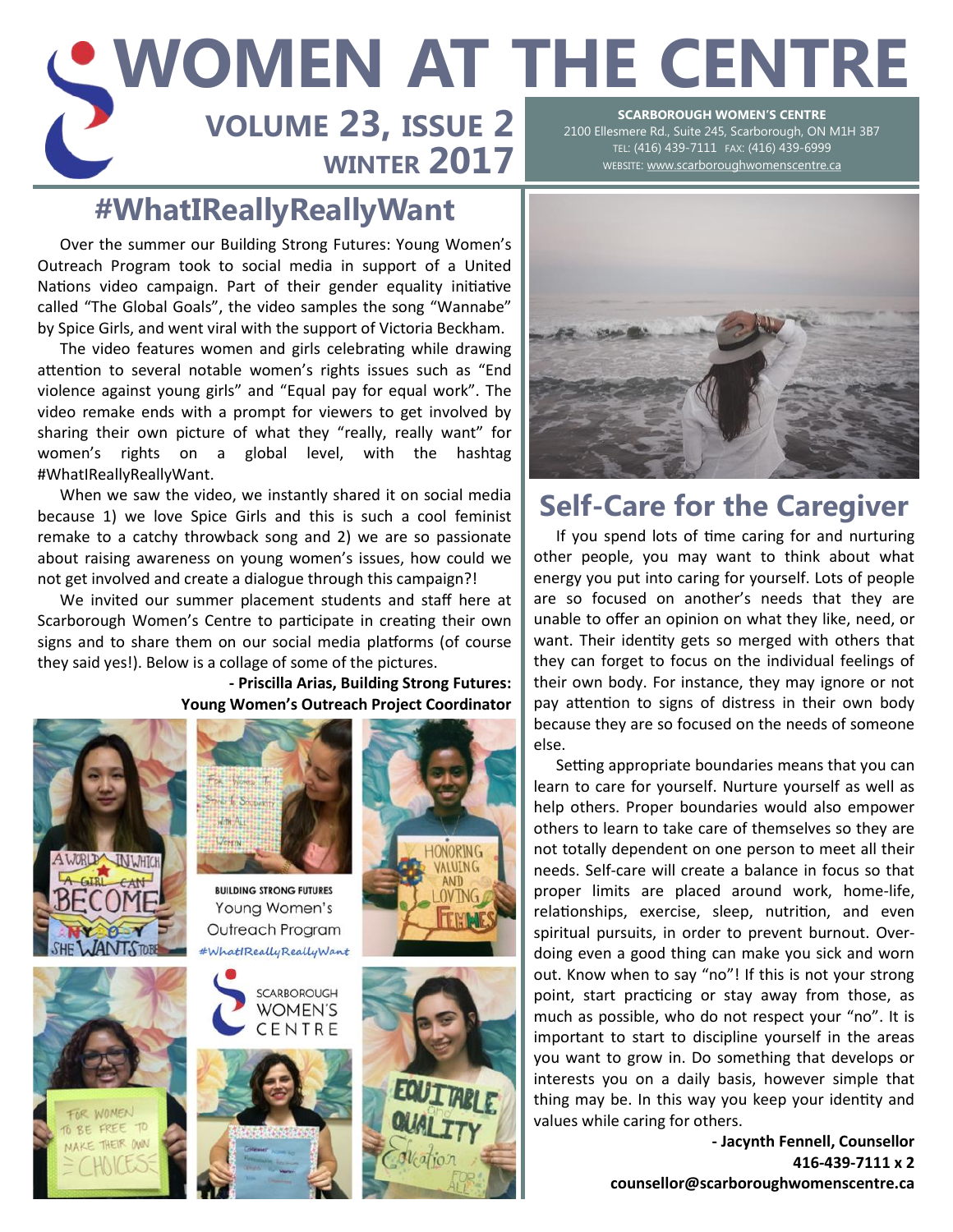# **30 Years at SWC: Lynda Kosowan**



she wanted to help women. As a little volunteers, and challenges to join SWC as an of them. Executive Director. 30 years later, she dedication, and strong leadership.

In this special interview to Centre, her influences, running in Scarborough.

### **30 years ago, what made you say, "SWC is the organization I want to work in"? What makes you say this today?**

Prior to joining SWC, I worked with young offenders and emotionally disturbed youth for 5 years. It was challenging work, and I left the position and took time off to live in the countryside. I learned to appreciate nature and **profits in Toronto right now?** recover from the stress of constant crisis. After 6 months, I knew it was time to go funding to create sustainable and back to work.

I first heard about SWC in 1986, through Cynthia D'Anjou, who was the ED of the local social planning group that had recently formed SWC. I was fascinated with the possibilities of a women's centre and always knew I wanted to work with women. I had lunch with the Board at Fabian's Café to discuss the feasibility of continuing the Centre, as it was in danger of closing. After 3

months of research and consultation, I success. Without their support and made a presentation on the community willingness, nothing would work out. they served, its issues and trends, and how SWC could be built. They then asked me if I would like to implement my strategy. An Interview with they served, its issues and trends, and What are some important decisions y

> about the possibilities of a Centre like support to help them shine. this which can work with a wide variety **What advice do you have for a woman**  economic and emotional independence, **community?** free of violence, while strengthening their communities.

### Who is your mentor and what kind of yourself time to reflect. **and woman?**

Lynda Kosowan grew up knowing that with many wonderful women who were renewed sense of pride in its diversity, girl, Lynda loved to sit with adult women students and service users who have What are some major feats the Centre and listen to them talk about their lives. become valued friends and colleagues. I **holds pride in achieving?**  She took inspiration from their strength learned something special from each one I have had the good fortune to work volunteers, staff, Board members, talent, and vibrancy.

that go into doing this successfully.

commemorate her 30th anniversary with mentors, who provided support and access to support, and ability to the Centre, Lynda talks about joining the inspiration earlier in my career: Aysan participate actively. nonprofit as an ED, and today's changes UTSC), Lynette Spence (former Equity impact we've had by training and a Sev'er (author and Professor Emeritus at President, Academic at Centennial institutions and sectors across Canada. College). These women are talented, hard-working, and passionate about their short video of images from the past 30 issues, with a long history of working for years was shared. Chair Mary Heinmaa, equality, equity and social justice. They Past President of SWC, said, "What know how to have fun too!

### **What is one big challenge facing non-**

Adequate, reliable, and diversified innovative programs, responsive to current community realities.

### **What is one thing people don't know about when running a non-profit as an ED?**

thinking about money to keep the nonprofit open. The relationships that you build with donors, community partners, government, service users, staff and volunteers are the foundation for

### **What are some important decisions you**

Thirty years later, I am still excited them with both the independence and Finding the right mix of people to make the Centre effective, and to provide

of women to help them achieve **aspiring to become a leader in her** 

Surround yourself with supportive friends and wise mentors, and give

**impact have they had on you as a leader What changes have you seen in the Scarborough area over the years?** 

Scarborough has developed a

continues to make an impact on women always been supportive of my work at newcomers, women with disabilities, in Scarborough with her passion, SWC and understand the many hours young women, senior women and My family and my partner have growing diversity of women, including There are 3 women I think of as community to improve women's safety, Offering programs and services which reflect the needs and interests of a LGBTQIA individuals. Working in

> advisor at University of Toronto) and launching so many amazing, wonderful Vicki Bismilla (author and former Vice women to shine in a variety of agencies, I am also deeply touched by the

You have to spend way too much time is freedom from violence and abuse, At our AGM in September 2016, a distinguishes Lynda, in my mind, is her understanding of the power of working in partnership with other groups – in different spheres, different sectors, and organizations, as well as understanding the power of the media in bringing about social change. Above all, she fully engages volunteers, donors, service users, and community partners to help facilitate a world for women where there access to full partnership in the community, and opportunities for economic equality and independence."

> **- Fathima Nizamdeen, RBC Career Launch Associate**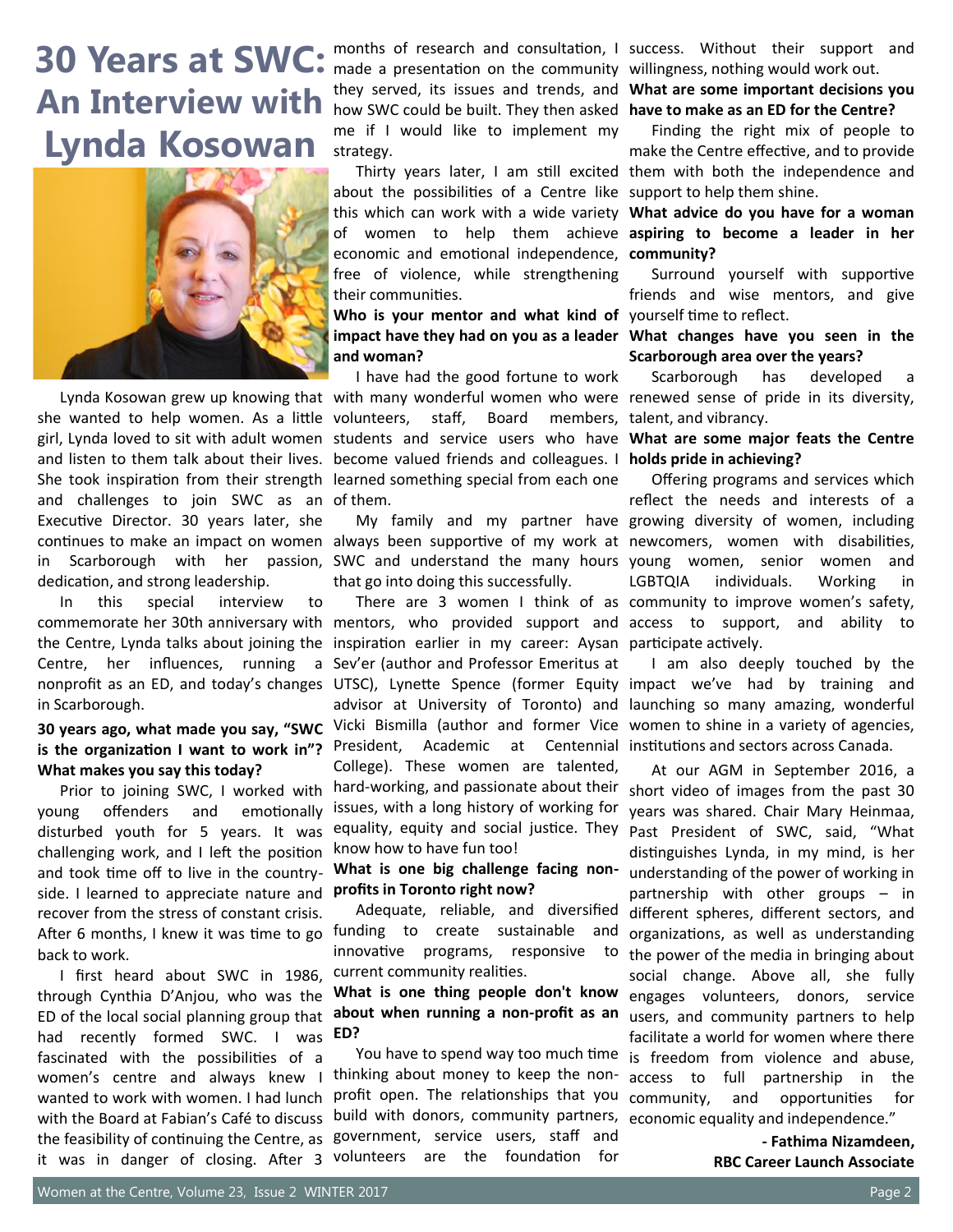### **Young Women Contributing at SWC**

In August 2016 as we said thank you and good bye to our 4 summer students, we asked them about their time at the Centre.

Sana, a UTSC student, was "able to contribute to a program [Young Women's Outreach] that I wish I could have had growing up. As a young woman, nothing makes me happier than to support other young women."

Margarit, who is currently attending law school, spoke about how the Centre helped her step outside of her comfort zone, "I have really begun to see myself as a feminist and what that can mean." She plans to revisit often and volunteer when she can.

Thurka worked with the Expanding the Reach program and described how her time at the Centre gave her "a better insight into specific issues that women with disabilities face, particularly within Scarborough. Accessibility being a huge one."



Damindra worked on a research portfolio that focused on the needs of senior women. "I couldn't have imagined a better and more productive way to spend my summer, so I'm incredibly grateful for this work experience."

We are grateful to the Canada Summer Jobs Program for giving us the opportunity to hire such great young women and wish them the best as they continue their studies. We hope to have a similar grant in summer 2017. If you know a talented young woman eligible for the program, we'd love to hear from her.

**- Alexandra Leigh, Communications Coordinator** 

## **Expanding the Reach: Defining Success**

What does success mean to you? As Project Coordinator of the Expanding the Reach Program at SWC, part of my role is to monitor and evaluate the success of our program's activities. I have learned that success can be found in small moments that can be difficult to capture in funding reports.

To date, the success of the Expanding the Reach program has included:

- Providing women with disabilities with access to leadership development opportunities and educational workshops that have addressed topics such as: self-esteem, body image, healthy relationships, violence, human rights, social networking, and recreation
- Increasing the accessibility and capacity of SWC to support women with disabilities though improved access, policy review, consultation, training, and updates to our website.

Through these activities, I have witnessed women learning new things that they otherwise would not have been able to. I have witnessed the community that is created when one learns that they are not alone in their experience of oppression. I have witnessed an ongoing commitment and struggle to understand and address ableism. I have witnessed women being vulnerable and have shared in that vulnerability, too. Participants have expressed that these moments of transformation can be hard to articulate on an evaluation form. Again I ask, what does success mean to you?

Thank you to our funders for their support and to our project partners for their ongoing commitment.

**- Melissa Simas, MSW, Expanding the Reach Program Coordinator**